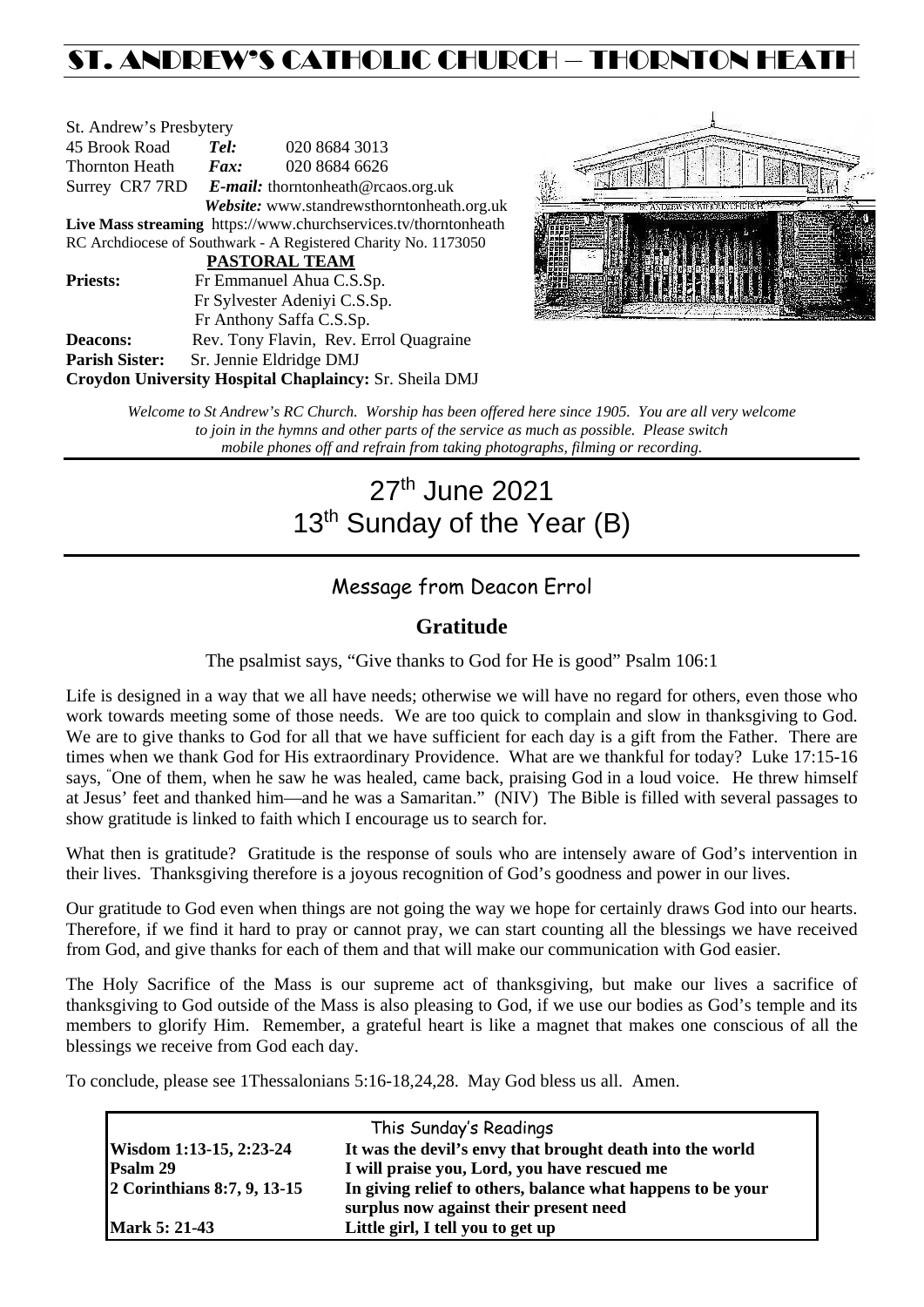# Diary for the Week

| Sunday 27 <sup>th</sup> June             |                    | 6.00pm (Saturday) First Mass of Sunday | Len Highland RIP                  |
|------------------------------------------|--------------------|----------------------------------------|-----------------------------------|
| $13^{th}$ Sunday of the Year             | 9.30am             | <b>Mass</b>                            | Merle D'Souza RIP                 |
|                                          | 11.30am            | <b>Mass</b>                            | Gilda Margaret James RIP Anniv    |
|                                          | 6.00 <sub>pm</sub> | <b>Mass</b>                            | For the People of the Parish      |
| Monday 28 <sup>th</sup> June             | $7.30$ am          | <b>Mass</b>                            |                                   |
|                                          | 10.00am            | <b>Mass</b>                            | Cecil Lobo RIP Anniv              |
| Tuesday 29 <sup>th</sup> June            | 7.30am             | <b>Mass</b>                            |                                   |
| <b>St Peter and St Paul</b>              | 10.00am            | <b>Mass</b>                            | Bro. Stephen Lucas – Wellbeing    |
| <b>Holyday of Obligation</b>             |                    |                                        |                                   |
| Wednesday 30 <sup>th</sup> June          | 7.30am             | <b>Mass</b>                            | In Honour of Our Lady of Africa   |
|                                          | 10.00am            | <b>Mass</b>                            | Anthony D'Souza RIP               |
| <b>Thursday <math>I^{st}</math> July</b> | $7.30$ am          | <b>Mass</b>                            | Fr Edward Mostyn (F)              |
|                                          | 10.00am            | <b>Mass</b>                            | Cleta Andradi RIP                 |
| Friday $2^{nd}$ July                     | $7.30$ am          | <b>Mass</b>                            |                                   |
|                                          | 10.00am            | <b>Mass</b>                            | Emeliana Ferrao RIP               |
| Saturday 3rd July                        | 9.30am             | <b>Mass</b>                            | Mary Donelly (F)                  |
|                                          | $10.00 - 10.30$ am | <b>Confessions</b>                     |                                   |
|                                          | $5.00 - 5.30$ pm   | <b>Confessions</b>                     |                                   |
|                                          | 6.00 <sub>pm</sub> | <b>First Mass of Sunday</b>            | <b>Sr Mary Martin RIP</b>         |
| Sunday $4^{th}$ July                     | 9.30am             | <b>Mass</b>                            | John Burke RIP & Fr Emmanuel Ahua |
| $14^{th}$ Sunday of the Year             | 11.30am            | <b>Mass</b>                            | Fr Emmanuel Ahua                  |
|                                          | 6.00 <sub>pm</sub> | <b>Mass</b>                            | For the People of the Parish      |

Church cleaners: this week: Fifi's Group, next week: Sancho's Dusters

# St. Andrew's Parish Notices

### **FR EMMANUEL**

Congratulations to Fr Emmanuel who celebrates his 23rd anniversary of his ordination to the Priesthood on Sunday 4th July. Please keep him in your prayers.

*"To fall in love with God is the greatest of romance; to seek him the greatest adventure; to find him, the greatest human achievement." (St. Augustine)*

#### **LIVE STREAMING OUR MASSES**

If you would like to live stream our Holy Masses, the address for accessing our live streaming: <https://www.churchservices.tv/thorntonheath>

#### **SECOND COLLECTION THIS WEEKEND**

The second collection this weekend,  $27<sup>th</sup>$  June, is for Peter's Pence. Peter's Pence: by reason of the bond of unity and charity, the bishops of the Church, with their people, join together to produce those means which the Holy Father and the Apostolic See need to exercise works of mercy and charity and its service of the Universal Church. The faithful's offerings to the Holy Father are destined to church needs, humanitarian initiatives and social promotion projects, as well as to the support of the Holy See. The Pope, being pastor of the whole Church, is attentive to the material needs of poor dioceses, religious institutes and faithful in grave difficulties: the poor, children, the elderly, those marginalised and the victims of war and natural disasters. Concrete aid is thus made available to bishops or dioceses in need, to Catholic education, assistance, to refugees, and immigrants etc.

#### **CONFIRMATIONS AND FIRST HOLY COMMUNIONS**

After regular discussions with the Clergy and Catechists on whether the Sacraments can safely take place this year and following on from the recent Government announcements regarding lockdown restrictions, the following are:

#### **The Sacrament of Confirmation 2021**

This is for candidates in year 9 and above this summer term. All who wish to be confirmed this year please speak to Sr. Jennie or a Catechist after any weekend Mass in July (starting 3/4 July) and stating reasons for wanting to be confirmed. Bishop Paul Hendricks has agreed to administer the Sacrament of Confirmation on Saturday 20th November. *NB Everything is subject to changes in Covid 19 regulations*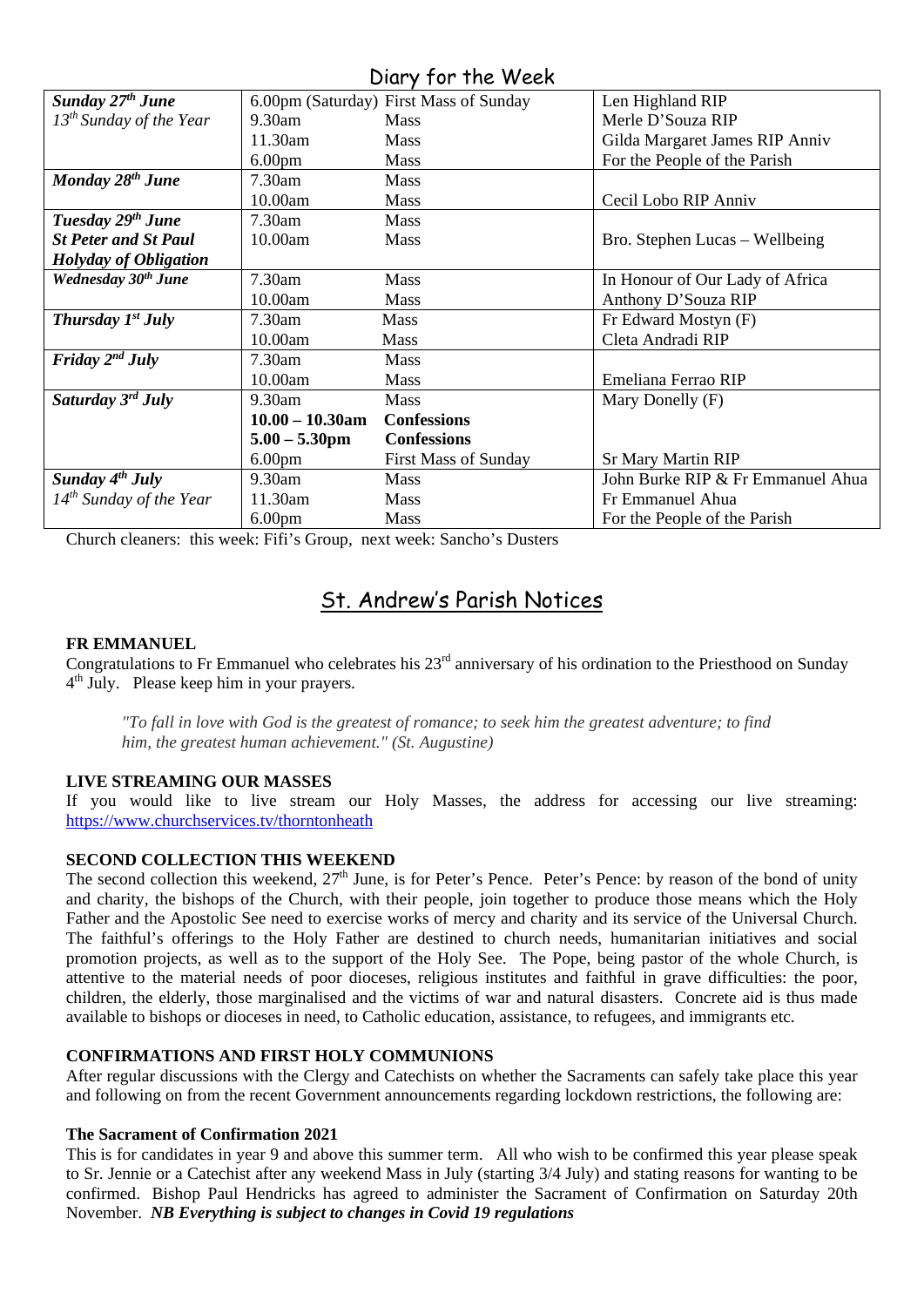### **First Holy Communions**

For First Holy Communions we are asking parents of children who are in year 3 or 4 from September 2020 to complete an application to register their children for the next programme by  $27<sup>th</sup>$  June 2021. Please complete the online form by following the link<https://forms.gle/uYfhYvYZdFY8Gfi57>

Of course, in order for the Sacraments to go ahead, we will need help from you. Thank you if you have already come forward but we still need more volunteer Catechists. If you have a child who would like to join the programme, please consider becoming a Catechist so we can move forward with our programme. Send your details via email into the office.

### **YOUTH CHOIR**

In anticipation of a return to leading the Mass once per month, we would be grateful if parents could kindly contact Maxine if you would like your child/children to sing in the youth choir at St Andrew's. Please call Maxine 07903 401107.

### **DBS RENEWAL FOR VOLUNTEERS IN THE CHURCH**

The Diocese have asked that all volunteers who work with those in groups with children and vulnerable adults, including all Eucharistic ministers and adult altar servers over the age of 18, agree to getting a DBS renewal as soon as is practical. The Diocese is not saying volunteers have to stop their volunteering but given that all such volunteering activities have been in abeyance for a year, now is a very good time to re-evaluate and to adhere to the DBS requirements for your role.

Please contact the Parish Safeguarding representatives, Lesley Brennan 0758 855 0058 or Christine Monaghan 0798 502 4424 for further info.

# **ALL NATIONS CATHOLIC CHARISMATIC GROUP UK - FOODBANK**

The group have launched a food bank project in order to help families who are in need of extra help with regards to some food items. This will be held in St Andrew's hall every second Saturday every month until the end of the year. The next one will be on Saturday  $10^{th}$  July approximately from  $11.30 - 12.30$  pm. If you know of any families who may benefit from this, please let them know.

#### **CHURCH AND HALL TOILETS**

Over the last couple of weeks, our toilets have been left in quite a state, water left running on the floors, rubbish left behind on the floors, the hand washing bottles taken etc. Please can we ask if everyone who uses our toilets can leave them in a clean and tidy state and particularly please can all parents accompany their children to use the toilets. Regretfully we will have to close the toilets if the damage continues.

#### **REPOSITORY**

The Repository will be open after the 9.30am and 11.30am Masses on Sunday. For access you will need to re-enter the Church at the front entrance after exiting through the side doors.

#### **GIFT AID ENVELOPES**

Gift Aid envelopes for 2021/22 are available in the porch for collection. Please collect your envelopes after each Mass. This is also a good opportunity for you to sign up if you are not already in the scheme. The Gift Aid Scheme allows the parish to claim 25p tax back from HMRC for every £1 you donate. It will not cost you any extra. The only requirement is you must be paying UK tax. Please collect the relevant forms from the porch or pass your contact details to the parish office.

#### **MISSIO RED BOXES**

Missio is the Pope's official charity for overseas mission. Through Missio you provide practical and spiritual care in 157 countries, as well as train local priests, nuns and lay leaders to form and sustain communities of faith. Missio brings the message of God's love to those living in poverty and turmoil overseas. In England and Wales they are known by their distinctive red collection box.

For those of you who have a Missio box, there will be a collection of all monies in the Church on the weekend of 10/11th July. For further information about Missio red boxes please call Savio on 07902 933534.

#### **ST ANDREW'S BIG CLEANING DAY**

Thank you to everyone who attended and helped on Saturday morning. Your contribution in helping to look after God's house is very much appreciated. *Thank you again, Fr Emmanuel*